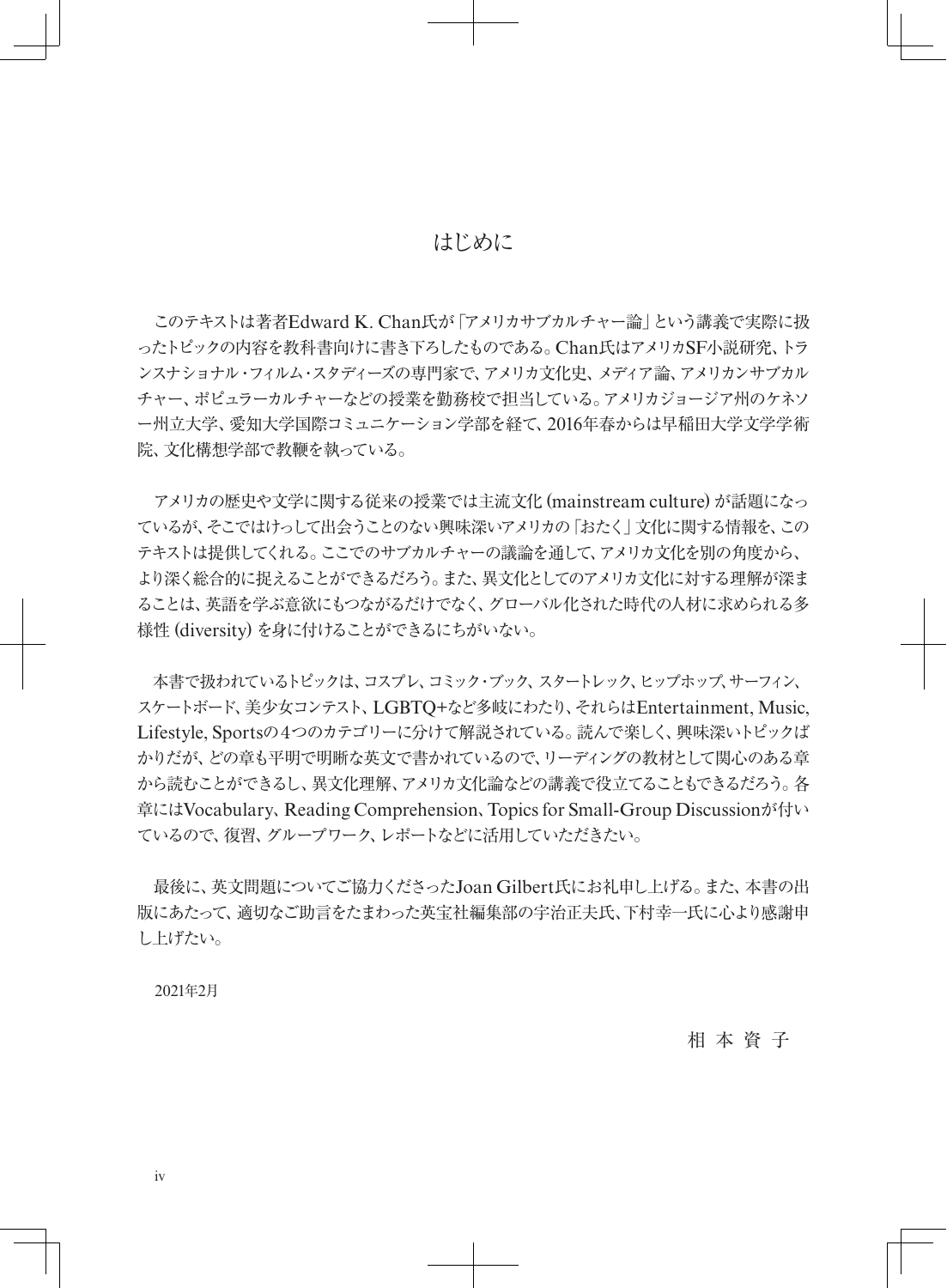

## **Vocabulary**

#### **Choose the appropriate word below.**

- 1. Mary felt so much stress that she ate an ( ) amount of cake.
- 2. Japanese people are madly in love with cherry blossoms because of their( ) beauty.
- 3. During World War II, Japanese soldiers' attitudes were regarded as ( ) because sometimes they committed suicide.
- 4. This magazine specializes in the scandals of Hollywood ( ).
- 5. Iguazú Falls is one of the largest and most () waterfalls in the world.

bizarre / celebrities / excessive / spectacular / ephemeral

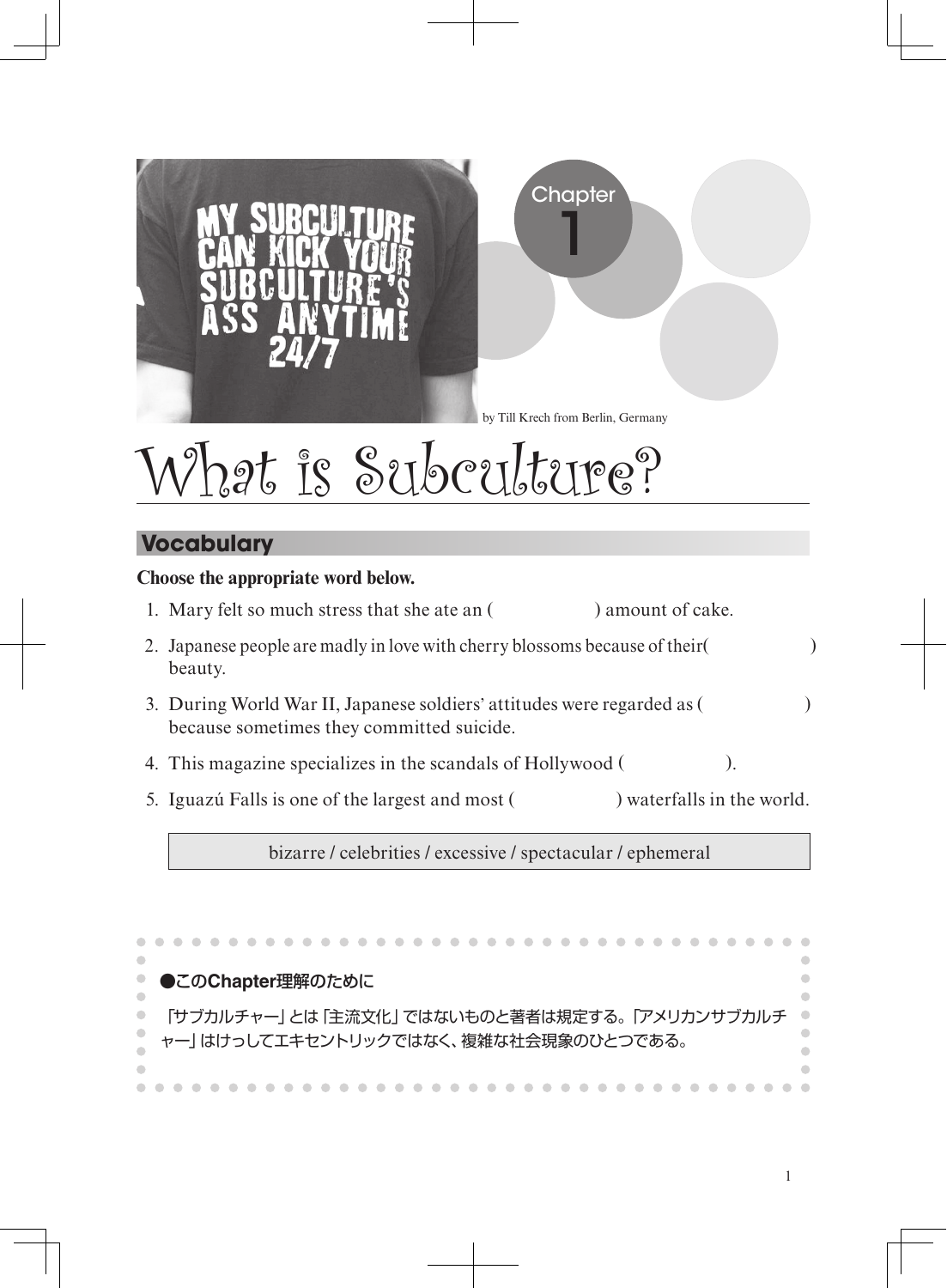5 are especially attractive to researchers. However, there are many In the fields of sociology and cultural studies, different subcultures have often been studied. In particular, those kinds of youth culture that seem "spectacular" (e.g., punk rock) because they incorporate "wild" or outrageous styles (e.g., Mohawk hair styles) different types of subcultures that are not necessarily related to youth culture and are enjoyed and participated in by adults as well. 1-2

**CD** 

10 beginning; however, no one denition can truly capture the pas-15 ways of thinking about the world around us. In 1871, the British 20 of people understands reality handed down from one generation 25 culture (e.g., television, Hollywood cinema, pop music), generally Of course we need to define the term "subculture" from the sion, enthusiasm, and ephemeral qualities of any given subculture. Nevertheless, we must try. Perhaps it would be best to start with a basic definition of the term "culture": the way a particular group of people live their lives; a shared pattern of behaviors, attitudes, and anthropologist Edward Tylor defined culture as the entire way of life of a group of people: "knowledge, belief, art, morals, law, custom, and any other capabilities and habits."1 More recently, the American anthropologist Clifford Geertz defined culture as the way a group to another using symbols.2 In colloquial usage, culture often refers to the lifestyles of particular ethnic groups. Another general way of thinking about culture is as "high" culture––"the best which has been thought and said in the world"<sup>3</sup>—versus popular or "low" considered to be merely "entertainment" and not a serious topic of study. As we can see, there are many ways to define culture, but perhaps the most useful definition for our purposes in this book is the idea of "mainstream culture": the most popular elements of

30 the social and artistic life of a particular group of people. As the 35 intensely by a small or sometimes large group of people, but not prefix "sub" suggests, with subcultures we are dealing with the social and artistic life that is apart from mainstream culture. Subcultures are alternatives to mainstream culture that are not shared by the majority of the people. Instead, they are a culture that is shared the majority of the population.

40 if not devoting their entire lives to it. Generally, the members of a Subcultures are created by people who share a very strong interest in a particular activity or thing. They often devote a lot of time, money, and energy to their involvement in the subculture, subculture meet at communal gatherings (e.g., Comic-Con, where

 3 **spectacular**「人目を ひく」 **punk rock**「パンク・ ロック」→ Chapter 5 参照

- 3- **incorporate**「組み入 れる」
- 4 **outrageous**「突飛な」 **Mohawk hair styles** 「モヒカン刈り」

21 **colloquial usage** 「慣用法」

31 **prex**「接頭辞」

41 **communal**「コミュニ ティーの」 **Comic-Con** = comic convention  $\rightarrow$  Chapter 4 notes

p.19 参照

2 American Subcultures

<sup>11</sup> **ephemeral**「短命の」

<sup>40</sup> **if not** ~ 「とまではゆ かなくても」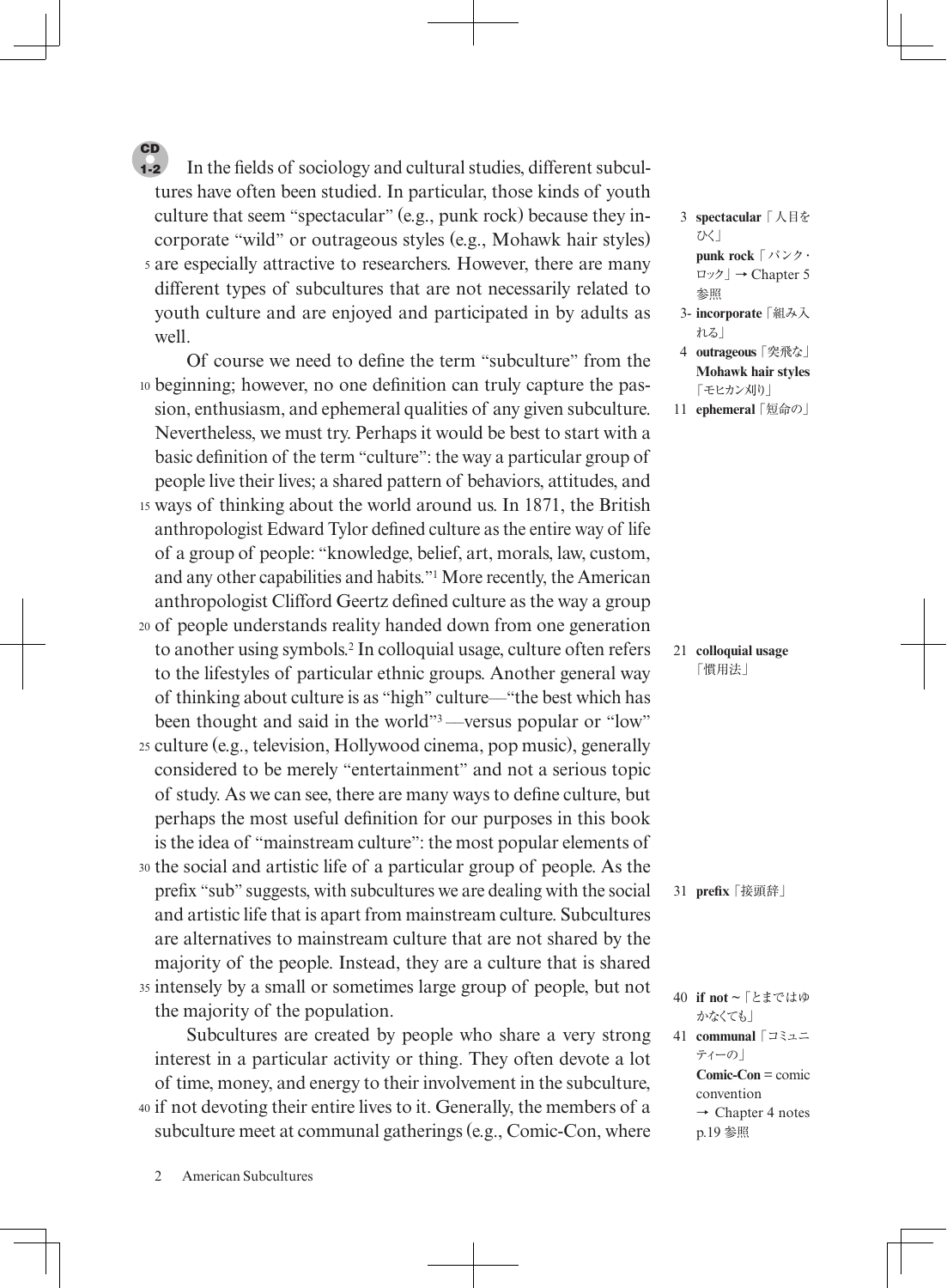s from the term "fanatic," which Merriam-Webster defines as "marked 10 notable about all these definitions is that they emphasize a high thousands of comic book fans gather to buy, sell, and trade comic books and other related items). Subcultures like "Trekkies" (people who love all aspects of the Star Trek franchise) are made up of thousands of "fans." We should note that the term "fan" derives by excessive enthusiasm and often intense uncritical devotion." Merriam-Webster defines "fan" as "an enthusiastic devotee (as of a sport or a performing art) usually as a spectator" or "an ardent admirer or enthusiast (as of a celebrity or a pursuit)." What is level of devotion that goes beyond casual interest.

15 participation of it and spend a great deal of time engaging in it. For In fact, most subcultures seem to have an inherent mystery or secret to be learned by the outsider. The members of a subculture have in-depth knowledge of the subculture because they live their those on the outside of the subculture, the activities and practices might seem bizarre or eccentric or even exotic, but to the insider

they make perfect sense and even sometimes seem "natural" (as

20 25 events where the community can gather and meet old and new seen, for example, in dressing as a fictional character in cosplay). Subcultures, like cultures, are complex social phenomena that involve many aspects. One of the most obvious characteristics might be a certain style of fashion (e.g., mohawk hair styles). Often, there is also a special language associated with a subculture (there are many examples in hip hop). Next, there are organized friends. It is important to stress that subcultures are not just disconnected activities by various people. Instead, they are shared by many people who create communal bonds with one another.

30 in them, but the subcultures we will study in this textbook are all All cultures around the world have their own subcultures withfrom the U.S. While the U.S. is not unique in having subcultures, the many types of American subcultures are definitely related to the U.S. being an intensely media- and consumer-oriented society with a mixture of people from many different countries.

35 Our hope is that, after you read this textbook, you will see the wide range of subcultures that exist in the U.S. and have a clearer understanding of American culture with all its peculiarities.

 $\frac{1}{\sqrt{2}}$ 

- 3 **Star Trek franchise**  「日本語で言うシリー ズに近い用語」Star Trek のキャラクター や世界観の使用権許 諾。→ Chapter 2 参 照
- 5 **Merriam-Webster** 「アメリカで最も著名 かつ最大のシェアを 持つ辞書」
- 6 **excessive**「過度の」
- 14 **in-depth**「徹底した」
- 17 **bizarre**「風変わりな」

27 **disconnected**「一貫 性のない」

33 **-oriented**  $\lceil \sim \exists \exists$  向  $\mathcal{O}$ 

 <sup>1</sup> *Primitive Culture, Volume 1* (New York: Putnam, 1920), 1.

 <sup>2</sup> *The Interpretation of Cultures* (New York: Basic, 1973).

 <sup>3</sup> Arnold, Matthew. *Culture and Anarchy: An Essay in Political and Social Criticism* (London: Smith, Elder and Co, 1869), viii.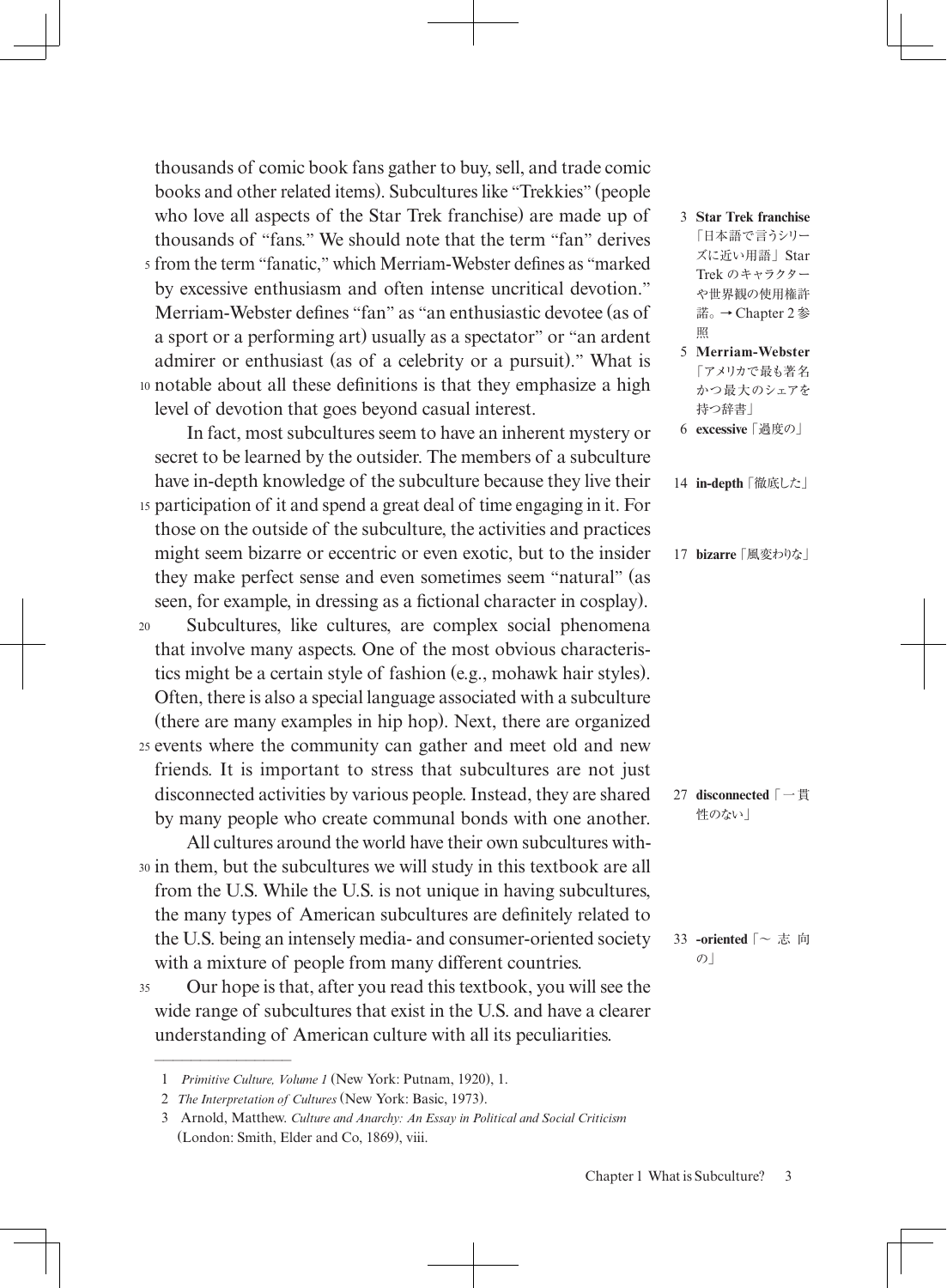| <b>J</b> XERCISES |  |
|-------------------|--|
|                   |  |

# **1. Reading Comprehension**

### **1) Mark T for true and F for false.**

| 1. All subcultures are related to youth culture.                                                                                         |            |  |
|------------------------------------------------------------------------------------------------------------------------------------------|------------|--|
| 2. "Low" culture is generally considered an important topic of study.                                                                    | $\sqrt{2}$ |  |
| 3. The author thinks that one of the most useful definitions of culture<br>when studying subculture is the idea of "mainstream culture." |            |  |
| 4. Subculture fans might think their activities are natural.                                                                             |            |  |
| 5. Subcultures are simple social phenomena.                                                                                              |            |  |

\_\_\_\_\_\_\_\_\_\_\_\_\_\_\_\_\_\_\_\_\_\_\_\_\_\_\_\_\_\_\_\_\_\_\_\_\_\_\_\_\_\_\_\_\_\_\_\_\_\_\_\_\_\_\_\_\_\_\_\_\_\_\_\_\_\_\_\_\_\_\_\_\_\_\_\_\_\_\_

\_\_\_\_\_\_\_\_\_\_\_\_\_\_\_\_\_\_\_\_\_\_\_\_\_\_\_\_\_\_\_\_\_\_\_\_\_\_\_\_\_\_\_\_\_\_\_\_\_\_\_\_\_\_\_\_\_\_\_\_\_\_\_\_\_\_\_\_\_\_\_\_\_\_\_\_\_\_\_

\_\_\_\_\_\_\_\_\_\_\_\_\_\_\_\_\_\_\_\_\_\_\_\_\_\_\_\_\_\_\_\_\_\_\_\_\_\_\_\_\_\_\_\_\_\_\_\_\_\_\_\_\_\_\_\_\_\_\_\_\_\_\_\_\_\_\_\_\_\_\_\_\_\_\_\_\_\_\_

\_\_\_\_\_\_\_\_\_\_\_\_\_\_\_\_\_\_\_\_\_\_\_\_\_\_\_\_\_\_\_\_\_\_\_\_\_\_\_\_\_\_\_\_\_\_\_\_\_\_\_\_\_\_\_\_\_\_\_\_\_\_\_\_\_\_\_\_\_\_\_\_\_\_\_\_\_\_\_

\_\_\_\_\_\_\_\_\_\_\_\_\_\_\_\_\_\_\_\_\_\_\_\_\_\_\_\_\_\_\_\_\_\_\_\_\_\_\_\_\_\_\_\_\_\_\_\_\_\_\_\_\_\_\_\_\_\_\_\_\_\_\_\_\_\_\_\_\_\_\_\_\_\_\_\_\_\_\_

\_\_\_\_\_\_\_\_\_\_\_\_\_\_\_\_\_\_\_\_\_\_\_\_\_\_\_\_\_\_\_\_\_\_\_\_\_\_\_\_\_\_\_\_\_\_\_\_\_\_\_\_\_\_\_\_\_\_\_\_\_\_\_\_\_\_\_\_\_\_\_\_\_\_\_\_\_\_\_

## **2) Answer the questions in English.**

- 1. What is "low" culture?
- 2. How does the author define subcultures?
- 3. Who creates subcultures?
- 4. What do the attendees do at Comic-con?
- 5. What is notable about the definitions of "fans"?
- 6. What are the characteristics of subcultures?

4 American Subcultures